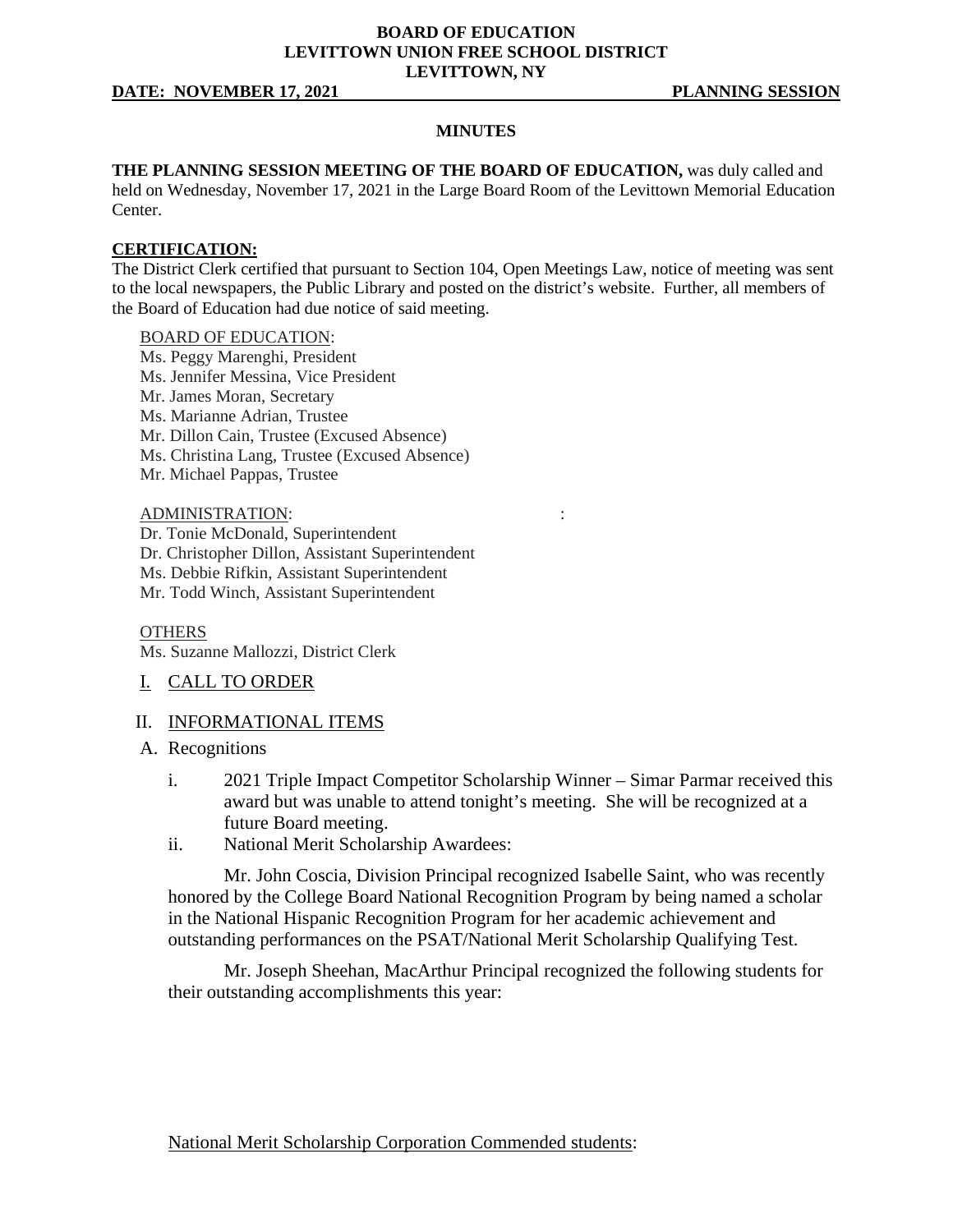Eunice Lee is a member of Tri-M, World Language, Math and National Honor Societies, a continuous member of Principal's honor roll, a member of chamber orchestra and science Olympiad, badminton and tennis teams and received 1500 on last year's SAT exam. She plans on studying nursing in college.

Andrew Baek is also a continuous member of the Principal's Honor Roll, member of the Math, World Language and National Honor societies. He also is a member of the Model Congress team, Science Olympiad and Orchestra. He plans on attending college for nursing.

Jordan Flores who was recognized by College Board as a National Hispanic Scholar. Jordan is a Renaissance Platinum card holder, a member of the World Language and National Honor Societies and is a standout performer on the Winter and Spring Track and Field teams. He plans on majoring in Biomedical engineering in college.

Khalil Garrett was recognized by College Board as a National African-American scholar for his spectacular score on last year's PSAT exam. He is a consistent member of the High Principal's Honor roll, renaissance gold card holder and a member of the Business, World Language and National Honor Societies. His talents also include acting, playing 3 different roles in the musical "Hello Dolly". His accomplishments on the Winter and Spring Track and Field team are valued and he hopes to major in the business/music in College.

The Board of Education, Central Office and everyone present congratulated all these wonderful students on their incredible accomplishments.

# ii. Outstanding Heroic Actions –

Mr. Frank Mortillaro, Principal of Northside Elementary School honored Ms. Hailey Slama, Northside's Occupational Therapist, who jumped into action when a student she was helping was choking on an apple slice. She performed the Heimlich maneuver and was able to dislodge the apple slice from the student's throat. The student was calmed and brought to the nurse for observation.

Mr. Mortillaro also honored Mr. Michael Cullen, lunch monitor at Northside for his quick thinking in saving a young boy's life. At the beginning of the lunch period, after serving the students their food, the boy tried to get the attention of Mr. Cullen, tugging at his shirt, the universal sign for chocking. Mr. Cullen immediately sprang into action, performing the Heimlich maneuver several times, dislodging the food from the student's throat. This student was also escorted to the nurse for observation.

Without the quick thinking of these two incredible people, the situation may have turned out very differently. The Board of Education, Central Office, and the entire District are very thankful for these two individuals.

# B. Presentation